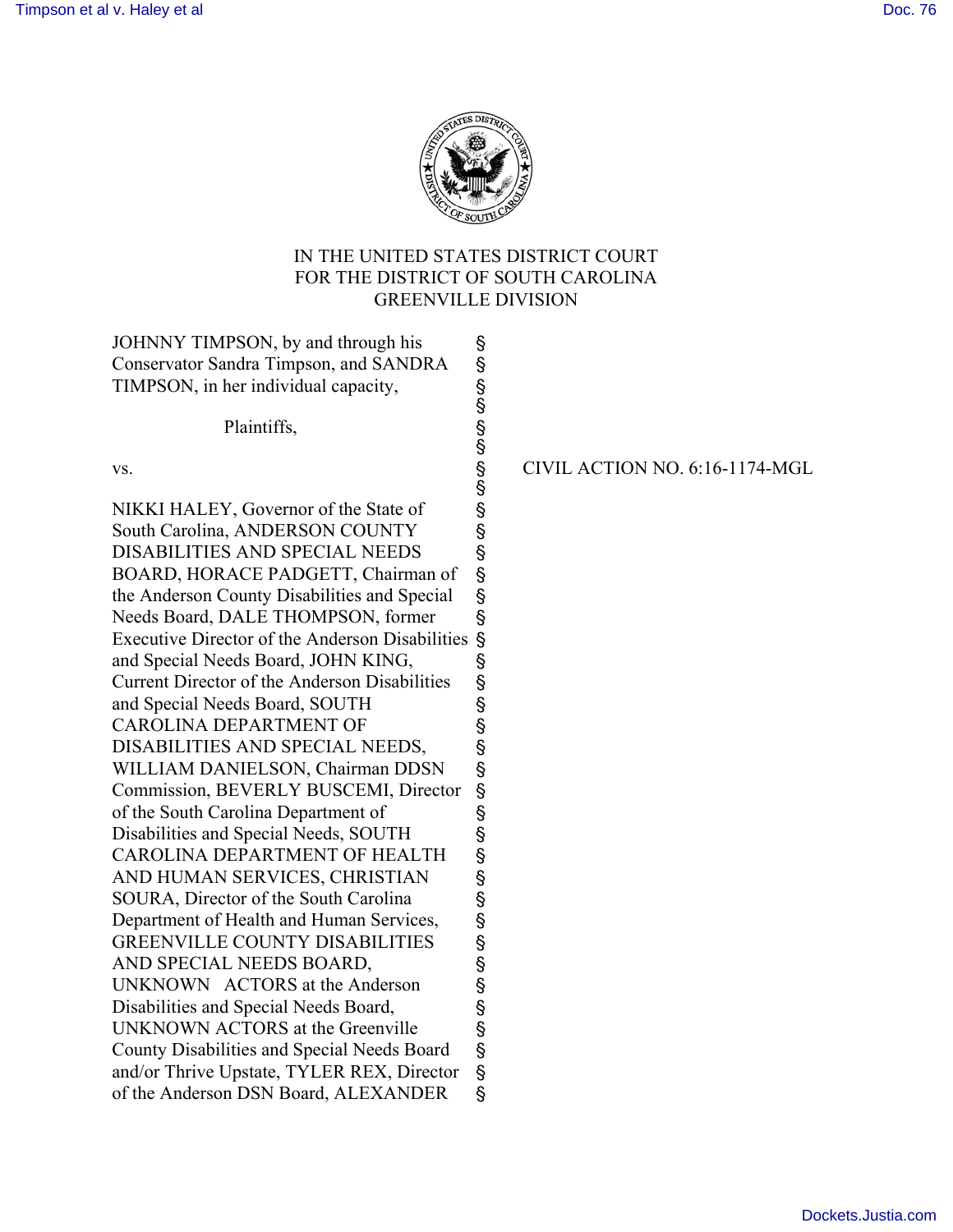MCNAIR, Chairman of the Board of Thrive ' Upstate, formerly known as the Greenville ' County Disabilities and Special Needs Board, ' JOHN COCCIOLINE, Director of Thrive \S Upstate, UNKNOWN ACTORS at the South ' Carolina Department at Health and Human ' Services, UNKNOWN ACTORS at the \, Department of Disabilities and Special Needs, ' and THRIVE UPSTATE, ' Defendants.

## MEMORANDUM OPINION AND ORDER DENYING DEFENDANT SOURA'S MOTION FOR PARTIAL SUMMARY JUDGMENT

#### **I. INTRODUCTION**

Plaintiffs Johnny Timpson, by and through his Conservator Sandra Timpson, and Sandra Timpson, in her individual capacity, bring this action against Defendants for their alleged violations of the following statutes: (1) the South Carolina Torts Claims Act (SCTCA), S.C. Code Ann.  $\S$  15-78-210, (2) the Americans with Disabilities Act (ADA), 42 U.S.C.  $\S$  12101, (3) Section 504 of the Rehabilitation Act (RA), 29 U.S.C.  $\S$  794, (4) the South Carolina Administrative Procedures Act (SCAPA), S.C. Code Ann.  $\S$  1-23-301, and (5) 42 U.S.C.  $\S$  1983. The Court has federal question jurisdiction over Plaintiffs' ADA, RA, and § 1983 claims under 28 U.S.C. § 1331 and it has supplemental jurisdiction over Plaintiffs' SCTCA and SCAPA causes of action under 28 U.S.C. § 1367.

Pending before the Court is Defendant Christian Soura's motion for partial summary judgment. Having considered the motion, the response, the reply, the record, and the applicable law, the Court will deny the motion.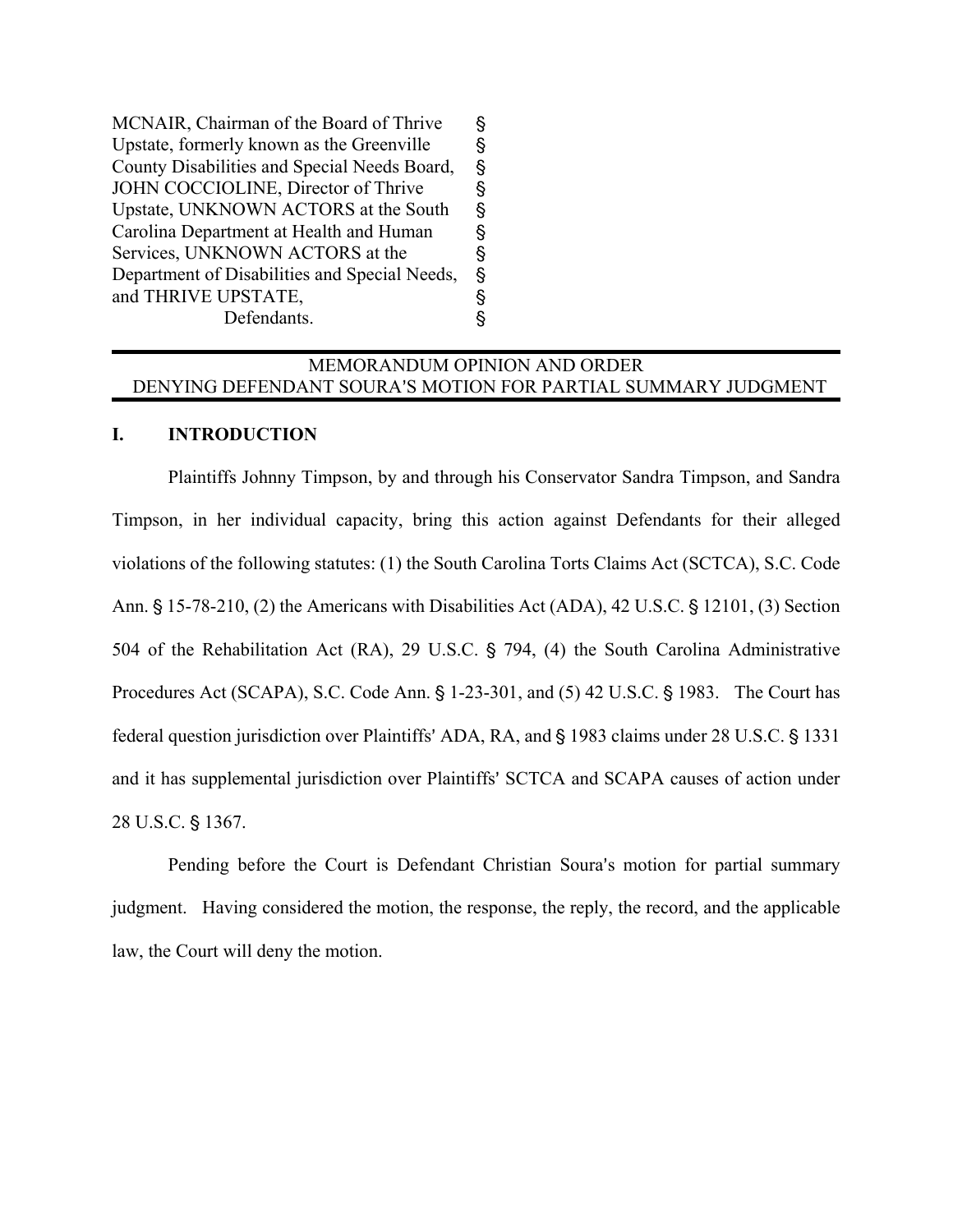### **II. FACTUAL AND PROCEDURAL HISTORY**

Plaintiff Timpson receives Medicaid services under the South Carolina Intellectually Disabled and Related Disabilities Waiver (SCIDRDW). Medicaid provides financial assistance to states to assist them in providing medical care to needy individuals. A waiver such as the SCIDRDW allows states to "waive" some requirements of the Medicaid program and provide services to eligible participants in a manner disallowed under the regular Medicaid program.

Plaintiffs complain Defendants have violated the SCAPA by imposing rules that limit Medicaid waiver services without promulgating regulations. According to Plaintiffs, Defendants imposed caps on services that violate the directives of the United States Supreme Court and the South Carolina General Assembly to provide services in the least restrictive setting.

Subsequent to Plaintiffs' filing of their Amended Complaint with the Court, Defendant Soura filed the instant motion for partial summary judgment. The Court, having been fully briefed on the relevant issues, is prepared to adjudicate the motion.

#### **III. STANDARD OF REVIEW**

Summary judgment is appropriate only "if the movant shows that there is no genuine dispute as to any material fact and the movant is entitled to judgment as a matter of law." Fed. R. R. Civ. P. 56(a). In deciding whether a genuine issue of material fact exists, the evidence of the non-moving party is to be believed and all justifiable inferences must be drawn in his favor. *See Anderson v. Liberty Lobby, Inc*., 477 U.S. 242, 255 (1986). The moving party has the burden of proving that summary judgment is appropriate. Once the moving party makes this showing, however, the opposing party may not rest upon mere allegations or denials, but rather must, by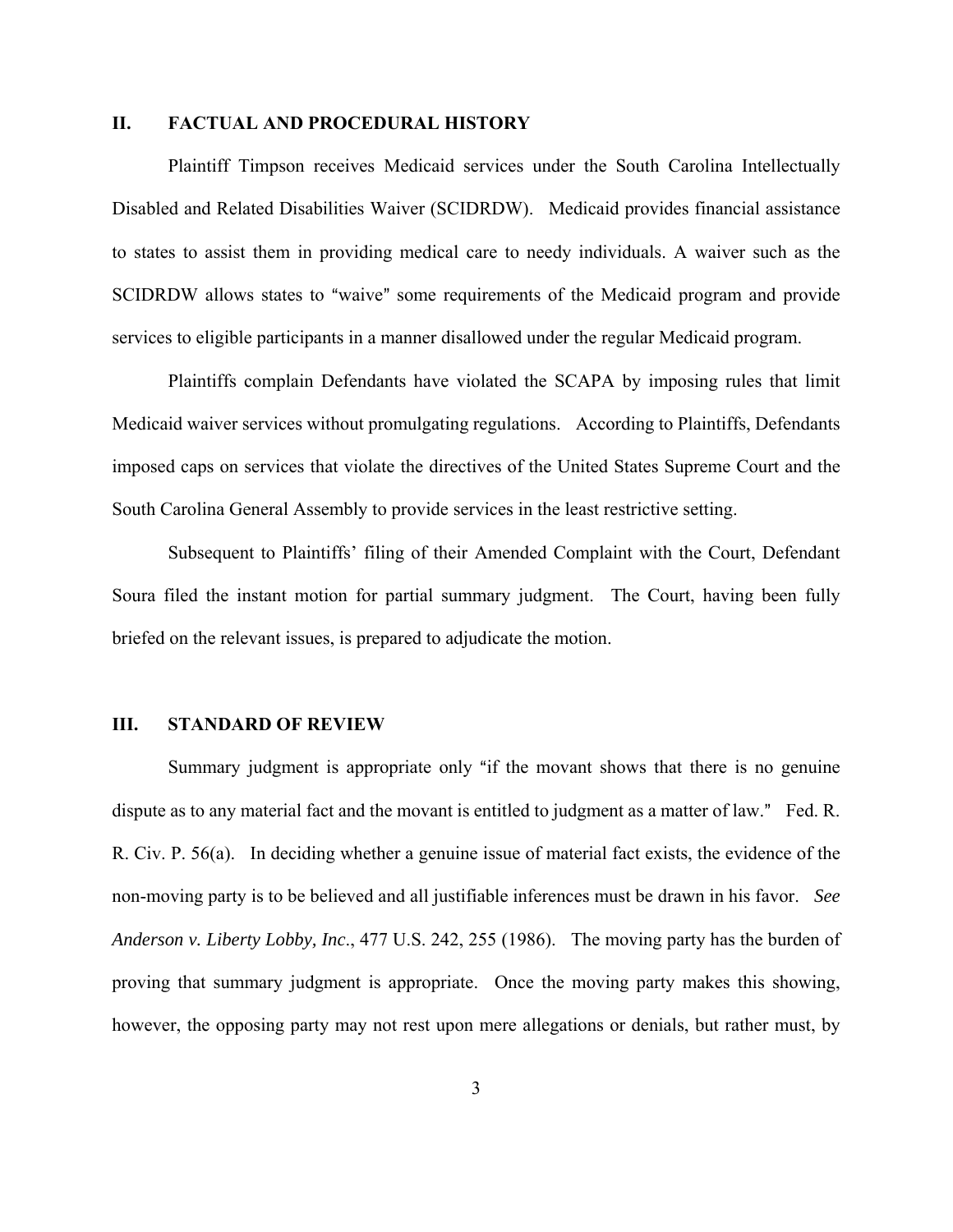affidavits or other means permitted by the Rule, set forth specific facts showing that there is a genuine issue for trial. *See* Fed. R. Civ. P. 56; *see also Celotex Corp. v. Catrett*, 477 U.S. 317, 323 (1986). A party asserting that a fact is genuinely disputed must support the assertion by "citing to particular parts of materials in the record, including depositions, documents, electronically stored information, affidavits or declarations, stipulations (including those made for purposes of the motion only), admissions, interrogatory answers, or other materials." Fed. R. Civ. P.  $56(c)(1)(A)$ . A litigant "cannot create a genuine issue of material fact through mere speculation or the building of one inference upon another." *Beale v. Hardy*, 769 F.2d 213, 214 (4th Cir. 1985). Therefore, " $[m]$ ere unsupported speculation  $\ldots$  is not enough to defeat a summary judgment motion.@ *Ennis v. Nat*=*l Ass*=*n of Bus. & Educ. Radio, Inc*., 53 F.3d 55, 62 (4th Cir. 1995).

A[W]here the record taken as a whole could not lead a rational trier of fact to find for the non-moving party, disposition by summary judgment is appropriate." *Teamsters Joint Council No. 83 v. Centra, Inc.*, 947 F.2d 115, 119 (4th Cir. 1996). "Summary judgment is proper only when it is clear that there is no dispute concerning either the facts of the controversy or the inferences to be drawn from those facts." *Pulliam Inv. Co. v. Cameo Props.*, 810 F.2d 1282, 1286  $(4th$  Cir. 1987). The court must determine "whether the evidence presents a sufficient disagreement to require submission to a jury or whether it is so one-sided that one party must prevail as a matter of law.@ *Anderson*, 477 U.S. at 251-52.

### **IV. CONTENTIONS OF THE PARTIES**

Defendant Soura urges the Court to dismiss this action against him in his official capacity as the director of South Carolina Department of Health and Human Resources (the Agency) because, by naming both him and the Agency separately, the causes of action are duplicative. Defendant also maintains Defendants are entitled to summary judgment on Plaintiffs' SCAPA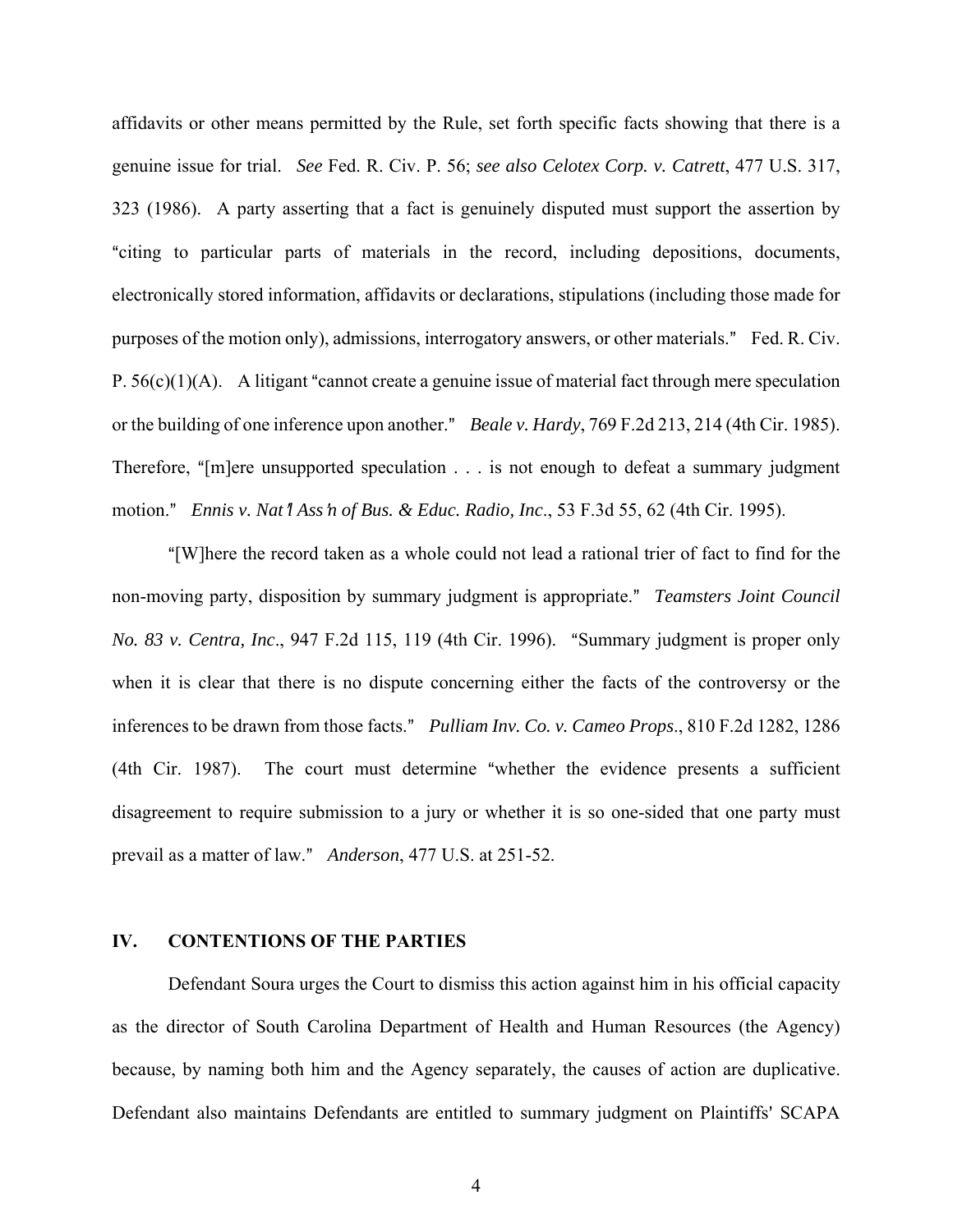claim because, according to Defendant Soura, the terms put forth in the SCIDRDW can be enforced without promulgating regulations.

Plaintiffs takes issue with each of Defendant Soura's arguments.

### **V. DISCUSSION AND ANALYSIS**

First, Defendant Soura contends Plaintiffs' claims against him in his official capacity as the Director of the Agency are duplicative of the claims against the Agency itself. Thus, according to Defendant Soura, the claims ought to be dismissed against him in his official capacity.

AUnless a State has waived its Eleventh Amendment immunity or Congress has overridden it, . . . a State cannot be sued directly in its own name regardless of the relief sought." *Kentucky v. Graham*, 473 U.S. 159, 171 n.14 (1985). For this reason, "implementation of state policy or custom may be reached in federal court only because official-capacity actions for prospective relief are not treated as actions against the State." *Id*. In that the State's policy regarding Medicaid waivers can "be reached in federal court only because official-capacity actions for prospective relief are not treated as actions against the State<sup>[1]</sup> *id.*, the Court will deny Defendant Soura's request to be dismissed from this action in his official capacity.

Second, Defendant Soura maintains there has been no violation of the SCAPA because the terms set forth in the waiver can be enforced without promulgating regulations.

Citing to the SCAPA, the South Carolina Supreme Court opined "an agency guideline  $\ldots$ can never trump a regulation." *Doe v. SC Dep't of Health & Human Servs.*, 727 S.E.2d 605, 608 n.7 (S.C. 2011). The term "regulation" refers to "each agency statement of general public applicability that implements or prescribes law or policy or practice requirements of any agency. *Policy or guidance issued by an agency other than in a regulation does not have the force or effect of law.*" *Id.* (quoting S.C. Code Ann. § 1-23-10(4)) (internal quotation marks omitted). Hence,